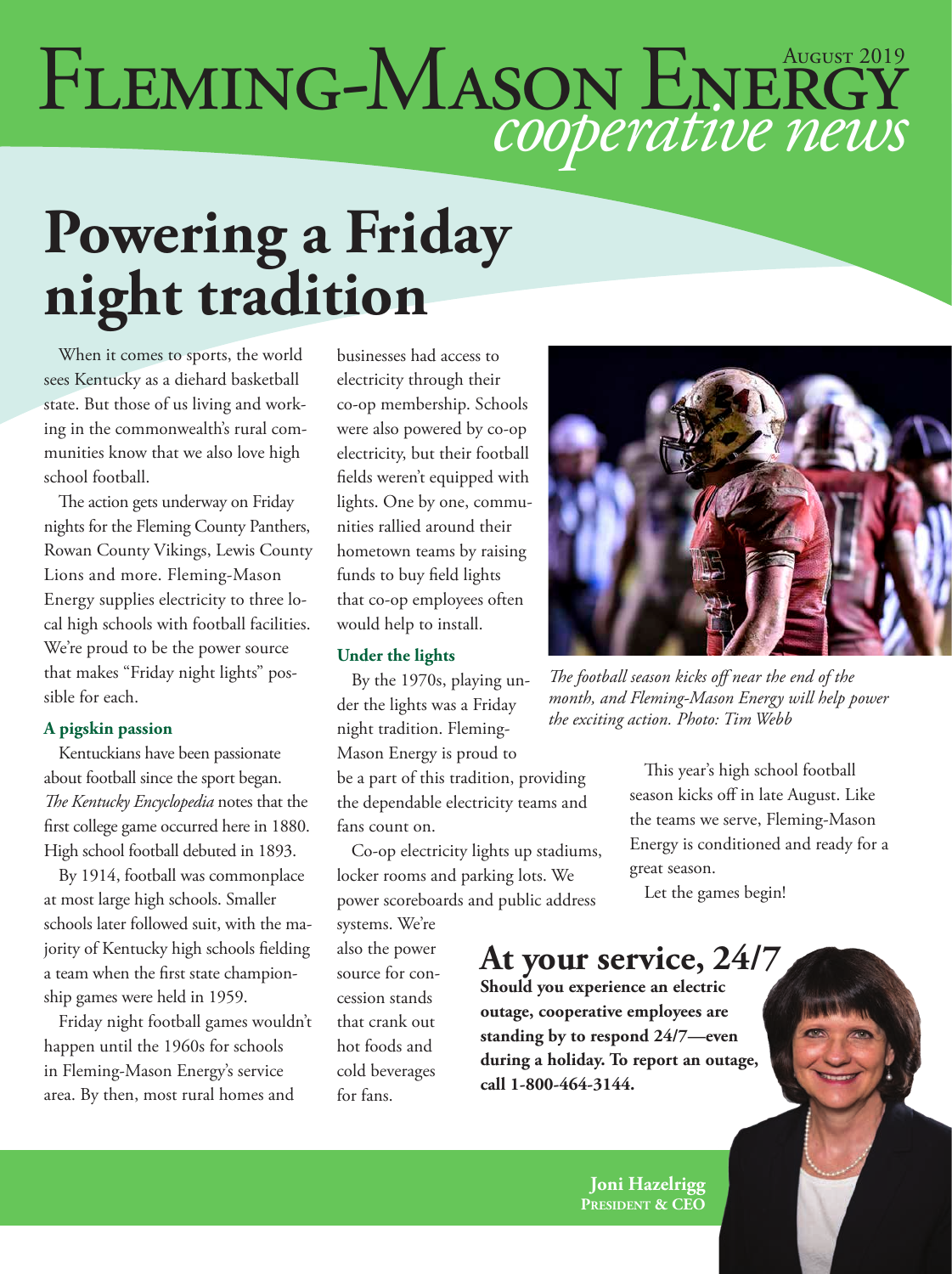

A Touchstone Energy<sup>®</sup> Cooperative

Contact us: In Fleming County: (606) 845.2661

Other Counties: (800) 464.3144

Hours:  $7:30$  A.M.  $-4:30$  P.M.

Editor Lori Ulrich President & CEO Joni Hazelrigg

Board of Directors Lonnie Vice CHAIRMAN

Dina Gooding Secretary treasurer

Other Directors Timothy S. Eldridge Rick Hord John M. Roe Regina Rose Tom Saunders

> Attorneys Marvin Suit Earl Rogers III Follow us on:



# **Youth tour students**

Kaitlynn Kinsel, Macy Lewis and Xoe Witten of Lewis County High School along with Max Moran of Mason County High School were among high school students from across Kentucky who participated in the Electric Cooperative Youth Tour held June 14- 20, 2019, in Washington, D.C. They were sponsored by Fleming-Mason and selected on the basis of their essay.

Each year, a fun-filled and educational week provides high school juniors opportunities to learn firsthand what it is

like to be involved in politics, community service, and today's pressing issues. Students visited with both their U.S. senators and representatives and learned about grassroots advocacy.

Fleming-Mason Energy is proud to sponsor these fine students from



*Xoe Witten, Max Moran, Macy Lewis and Kaitlynn Kinsel. Photo: Lori Ulrich*

Lewis and Mason counties. This program is open to high school juniors. A complete list of participation requirements along with applications for the 2020 tour will be available later this year.

**We would like to take a moment to remember our former director and friend, James Edwin Smith Jr. J.E., as he was known, passed away after a brief illness on March 12, 2019. J.E. joined Fleming-Mason's board of directors in May 1961 and served for 58 years. He was the longest serving director in the state of Kentucky. J.E. was instrumental in guiding our cooperative through substantial growth and many changes. He did this with a love for Fleming-Mason and a steadfast desire to do what was best for our members. J.E. served as chairman of the board from 1981 until his resignation from that position in 2015. He then served as vice-chairman until his untimely passing. J.E. leaves behind a host of family and friends who will miss him and his warm smile. Our cooperative family wishes to express our condolences to his children, grandchildren and host of friends. His Fleming-Mason Energy family will certainly miss him.**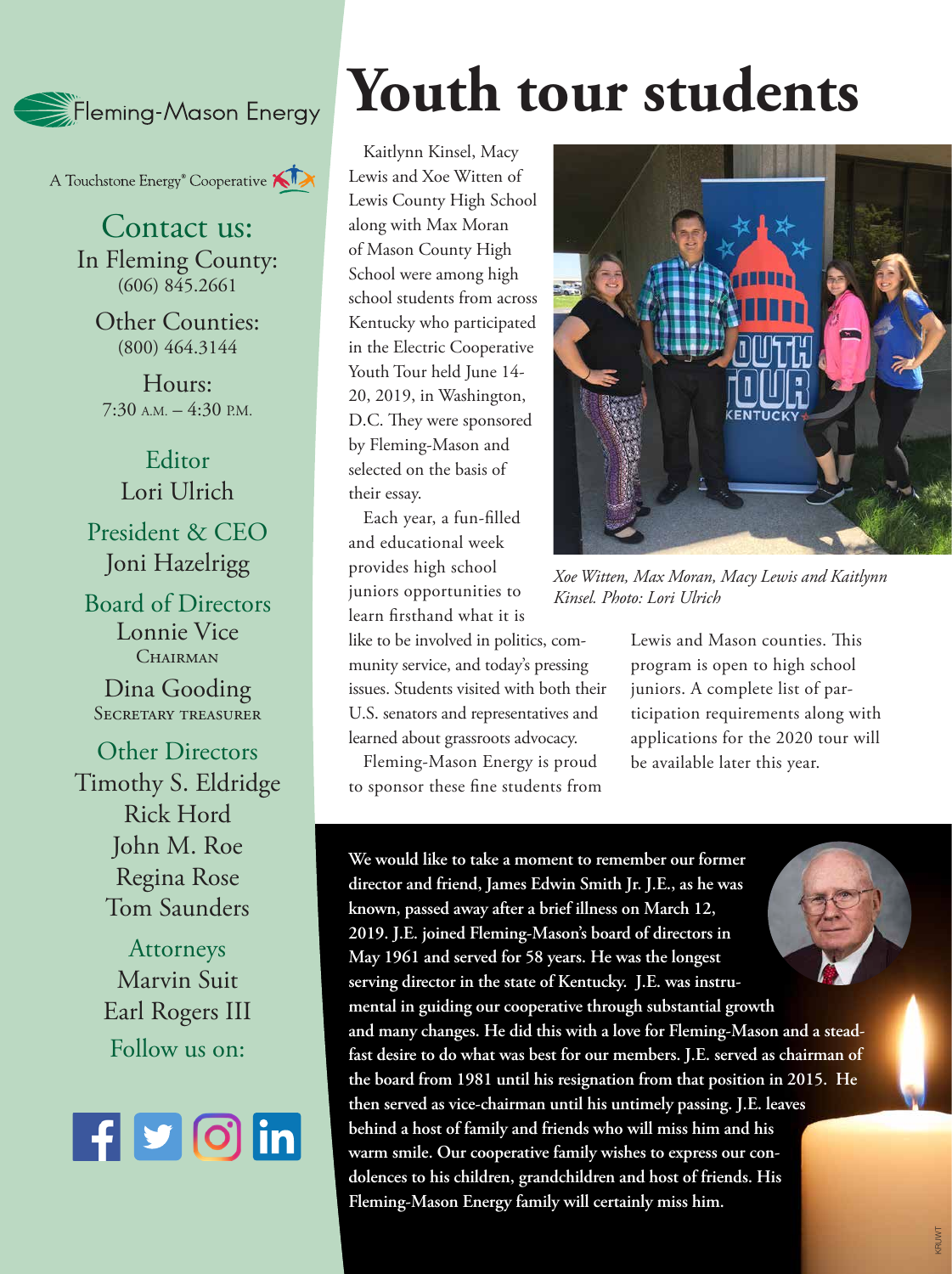### **Fleming-Mason Energy supports dreams at Special Olympics**

DesaRae Nickell has won so many medals in Special Olympics that she's like a Rowan County rock star. When neighbors see her outside, they say, "I'm lucky to live next to a celebrity."

Last fall, Special Olympics named her an official ambassador after her graduation from the Athlete Leadership program. She was also chosen from among more than 10,000 Special Olympics athletes in Kentucky to serve on the state chapter's board of directors.

"I speak for all the athletes in Kentucky and give the board updates on what is going on," she says.

"All of our relatives are proud of her," says her mom Sheena. "People we don't even know come up and ask for her autograph."

In the past nine years, Nickell has won more than 30 medals in track, bowling, basketball, soccer and skiing. She was among more than 1,400 athletes who competed at the Special

Olympics State Summer Games, May 31-June 2 at Eastern Kentucky University in Richmond. This year, Fleming-Mason Energy, along with Kentucky's Touchstone Energy Cooperatives, was a platinum sponsor of the event that helps people with physical and intellectual disabilities gain confidence through sports.

At this year's summer games, she finished second in the long jump, first in the 50-meter dash and second in the 4x100 relay.

This past winter, Nickell won gold in skiing during the Special Olympics Winter Games. She also was named the Lucky Racer Champion at Perfect North Slopes in Lawrenceburg, Ind.

When DesaRae first started skiing, her mom couldn't watch because of concerns for her daughter's safety. She gradually graduated from the beginner



*DesaRae Nickell displays her Special Olympics medals with her mom Sheena. Photo: Kevin Osbourn*

slopes to challenging black diamond runs. Special Olympics has also helped her blossom as a leader and speaker.

Fleming-Mason Energy is proud to sponsor her and all the other athletes each year at Special Olympics. It fulfills their dreams. It gives them purpose, and it inspires us all to overcome whatever challenges we face.

### D HARVEST HAZARDS

#### Farming is the sixth most dangerous job.

#### **If you're inside farming machinery when coming in contact with a power line...**

- If you can, drive safely away from the downed line and the source of electricity. Travel at least three tractor lengths before stopping.
- If you can't drive or are injured, stay where you are until help arrives.
- If you must get out of the machinery (for example, if it is on fire), don't touch the machinery and the ground at the same time.
- Jump out and away from the machinery, taking care to land with your feet together and touching.
- Shuffle away with your feet touching. Don't stop until you are at least three tractor lengths away from machinery.
- Call 911 and ensure no one goes within 40 feet of machinery.